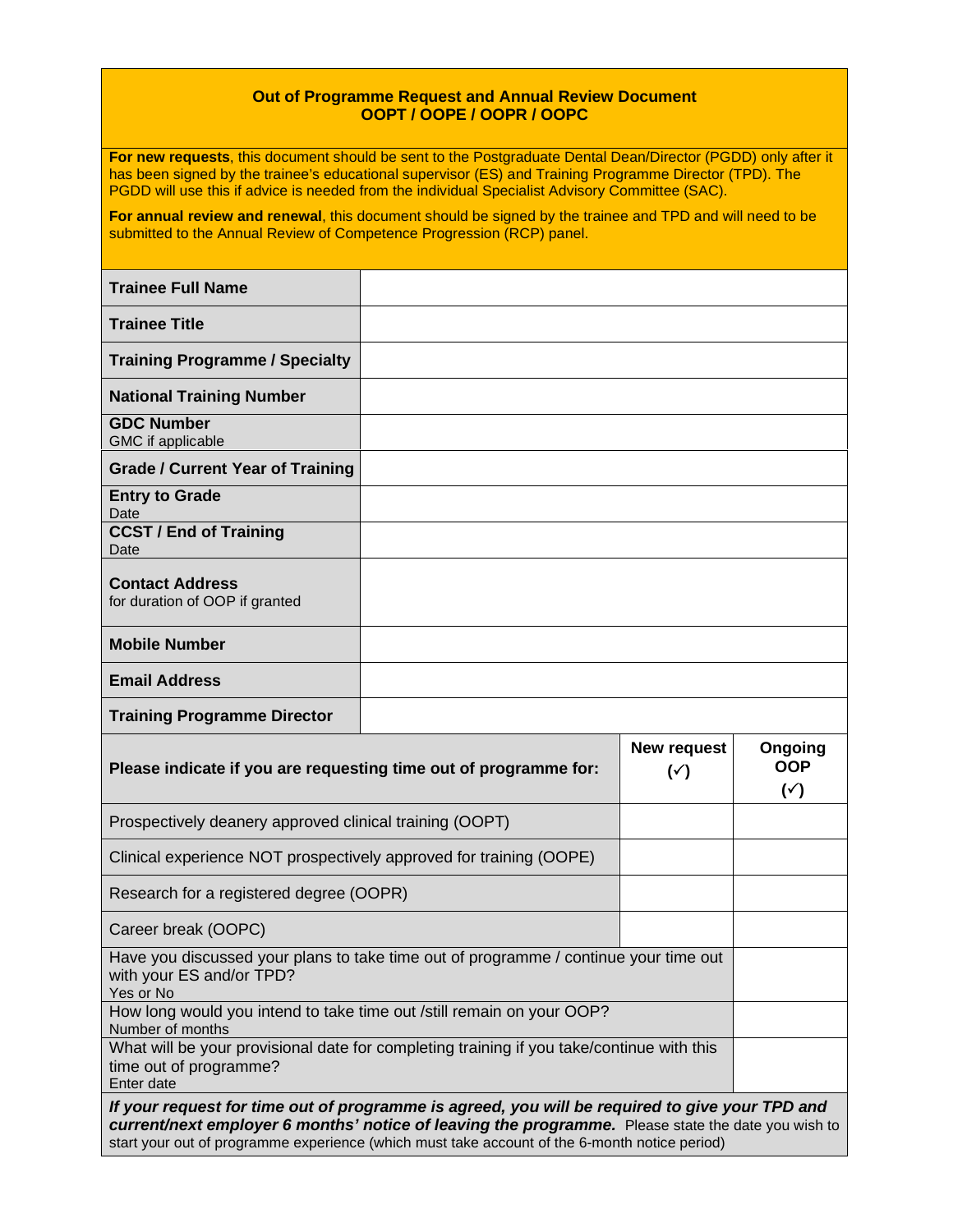**Date you plan to go out of the clinical programme**

## **Date you plan to return to the clinical programme**

*Attach a brief description of what will be done during time out of programme and where it will take place (not required for on-going OOP). You should also provide the additional following information: -*

- **OOPT** attach details of your proposed training for which prospective deanery approval will be required if the training does not already have deanery approval (e.g. if it is part of a recognised training programme in a different deanery it will already be recognised training). For ongoing OOP this document should accompany the assessment documentation for RCP
- **OOPE** describe the clinical experience you are planning to undertake (e.g. overseas posting with a voluntary organisation). For ongoing OOP, a short report from your supervisor confirming that you are still undertaking clinical experience should accompany this for RCP.
- **OOPR** attach your outline research proposal to this document and include the name/location of your research supervisor. For ongoing OOP, a report from the research supervisor needs to be attached to this document for RCP
- **OOPC** please give a brief outline of your reasons for requesting a career break whilst retaining your training number

I am requesting approval from the PGDD to undertake the time out of programme described above/continue my current OOP whilst retaining my training number. I understand that:

- a) Three years out of my clinical training programme will normally be the maximum time allowed out of programme. Extensions to this will only be allowed in exceptional circumstances that will need further written approval from the PGDD.
- b) I will need to liaise closely with my TPD so that my re-entry into the clinical programme can be facilitated. I am aware that at least six months' notice must be given of the date that I intend to return to the clinical programme and that the placement will depend on availability at that time. I understand that I may have to wait for a placement.
- c) I will need to return an annual out of programme report for each **year** that I am out of programme for consideration by the annual review panel. This will need to be accompanied by an assessment report of my progress in my research or clinical placement. **Failure to do this could result in the loss of my training number.**
- d) **I will need to give at least 6 months' notice to the PGDD and to my employer before my time out of programme can commence**.

| <b>Trainee</b>                     |  |
|------------------------------------|--|
| Signature                          |  |
| <b>Date</b>                        |  |
|                                    |  |
| <b>Educational Supervisor</b>      |  |
| Signature                          |  |
| <b>Date</b>                        |  |
|                                    |  |
| <b>Training Programme Director</b> |  |